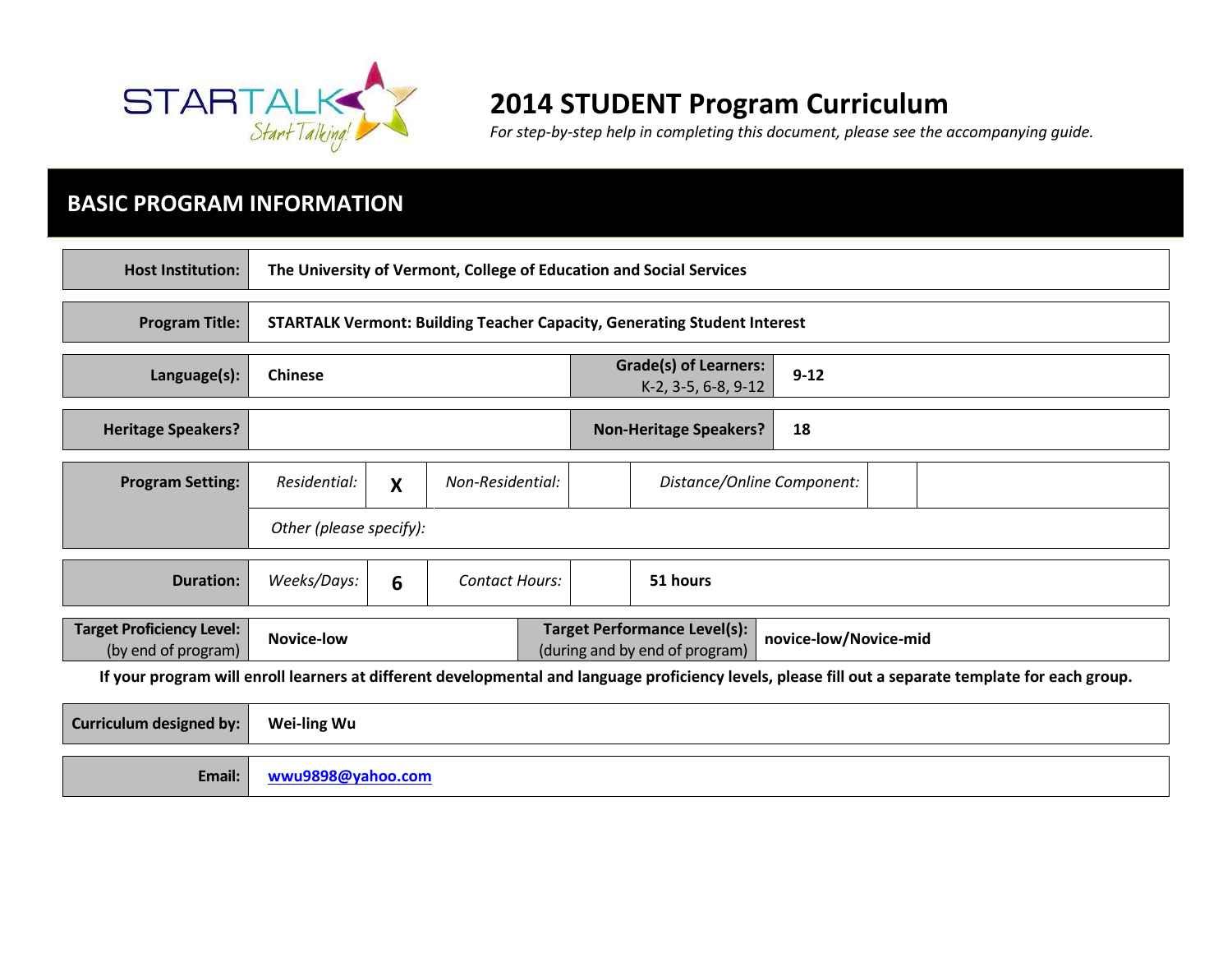#### **STARTALK-endorsed Principles for Effective Teaching and Learning**

- Implementing a standards-based and thematically organized curriculum
- Facilitating a learner-centered classroom
- Using target language and providing comprehensible input for instruction
- Integrating culture, content, and language in a world language classroom
- Adapting and using age-appropriate authentic materials
- Conducting performance-based assessment

## **STAGE 1: What will learners be able to do with what they know by the end of the program?**

### **Program Overview and Theme**

In a paragraph, provide a brief overview of your program. What is the theme that will guide standards-based instruction and learning throughout the program? What will learners experience during the program? What do you hope learners will be able to do after the program ends?

The STARTALK Vermont Student Program is an intensive residential program that provides eighteen high school students who have no Chinese background with an immersion learning experience with language, culture, and content. Conducted concurrently with the STARTALK Vermont Teacher Program, it also serves as a lab class for participants in the teacher program to practice how to implement the STARTALK Endorsed Principles for Effective Teaching and Learning in real classrooms.

With special consideration for the age-appropriateness of the learning contents and experiences, the six days of intensive learning is organized around the theme "Vermont Students in Beijing," which brings the students into an imaginary cultural experience as visitors to Beijing High School. The five subthemes, designed with one subtheme per day, will engage the students in the three modes of communication for daily greetings, introducing people, and exchanging information about their families, daily schedules, and hobbies. Authentic materials will be used to start the students' learning experience in Chinese literacy. In addition, while learning about Chinese students' families, school lives, and cultural activities in Beijing, the students will make comparisons and reflect on their own. The students will also make connections with other subjects to locate places on maps and figure out the time differences between Vermont and Beijing. The daily learning experiences will be varied, including individual learning time, pair and group work, and whole-class interaction, as well as Chinese movies and hands-on cultural activities such as the Dragon Dance, Chinese calligraphy, tai chi, and paper cutting. Information about continued learning through technology after the program will be provided to students.

At the end of the program students will be assessed using IPA tasks that require them to select a Chinese pen pal from a list of information provided in Chinese, role play a talk with the Chinese pen pal, and make a poster presentation to tell about the STARTALK Vermont Student program to a group of Chinese students. The evidence of learning will be collected via technological approaches, including but not limited to videotaping, during daily learning and the final IPA tasks.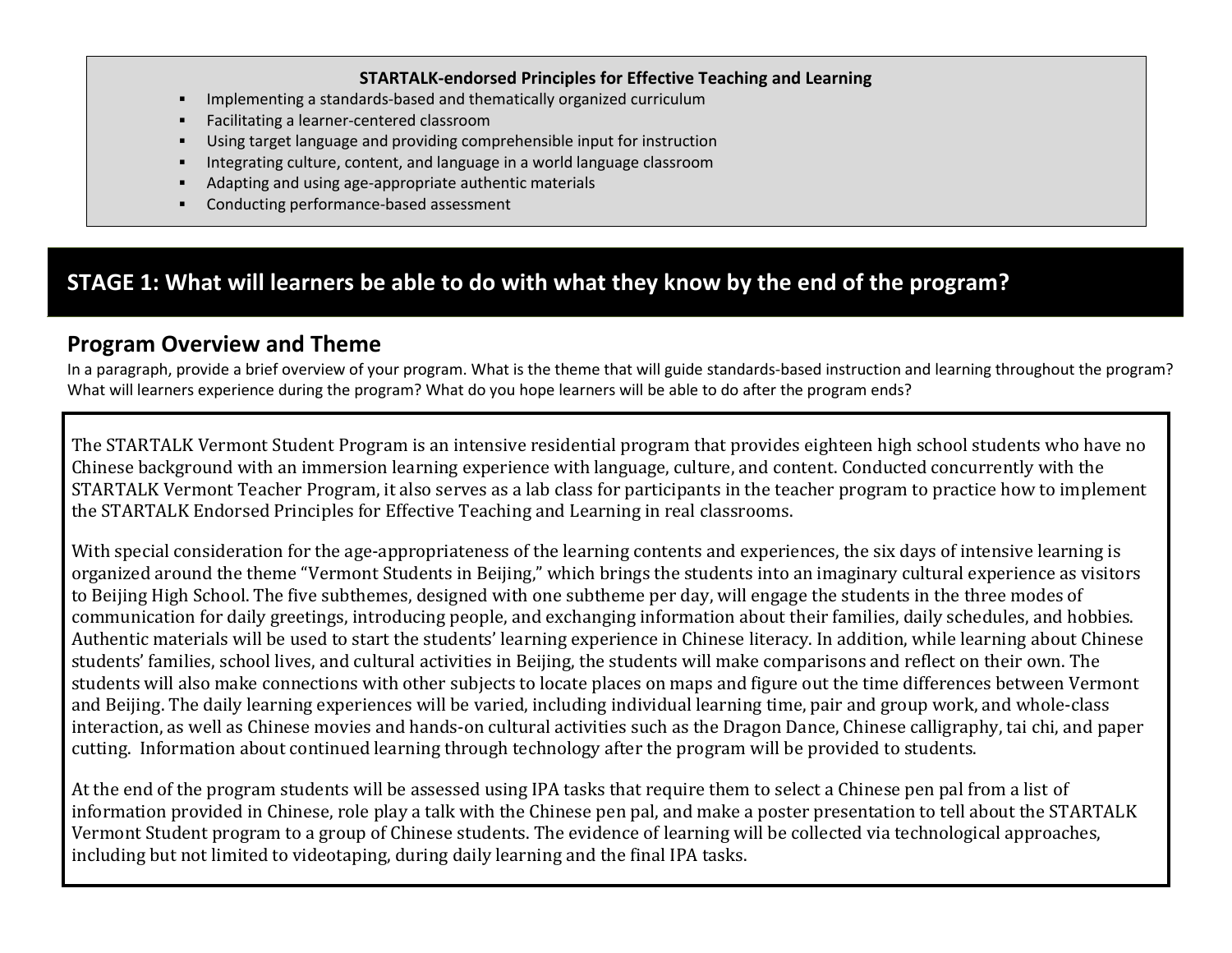**Theme of the student program:** Vermont Students in Beijing

#### **Subthemes:**

- 1. First day at Beijing High School
- 2. Showing my family photos to Chinese friends
- 3. Vermont Students Play the Dragon Dance in Beijing
- 4. At Wang Xin's birthday party
- 5. The typical day of a Beijing High School student

### **Learning Targets**

Identify the learning targets for your program. First, choose the NCSSFL-ACTFL Global Can-Do Benchmarks that are appropriate to learners' proficiency level(s) and your program goals. Then, select program specific NCSSFL-ACTFL Can-Do Statements that reflect the specific content of your program or create your own. Attention to and balance of the various modes will depend on your program goal(s). A master list of the NCSSFL-ACTFL Global Can-Do Benchmarks and Can-Do Statements is available at [https://startalk.umd.edu/resources/NCSSFL\\_ACTFLCanDos.pdf.](https://startalk.umd.edu/resources/NCSSFL_ACTFLCanDos.pdf) You will then be able to use LinguaFolio® Online to document the learning targets you've selected.

| NCSSFL-ACTFL GLOBAL CAN-DO BENCHMARKS<br>Be sure to label the mode and proficiency level of each statement.           | <b>PROGRAM CAN-DO STATEMENTS</b><br>OR NCSSFL-ACTFL CAN-DO STATEMENTS<br>Number the Can-Do statements here and then transfer to Stage 3. |  |
|-----------------------------------------------------------------------------------------------------------------------|------------------------------------------------------------------------------------------------------------------------------------------|--|
| <b>Interpersonal Communication</b>                                                                                    |                                                                                                                                          |  |
| Novice-low                                                                                                            | can say hello and goodbye to adults and peers appropriately.                                                                             |  |
| I can communicate on some very familiar topics using single words and<br>phrases that I have practiced and memorized. | I can introduce myself and provide basic personal information such as<br>name, age, nationality, grade level and birthday.               |  |
|                                                                                                                       | can introduce someone else.<br>3.                                                                                                        |  |
|                                                                                                                       | I can ask and respond to simple questions about basic personal<br>4.<br>information, family members and friends.                         |  |
|                                                                                                                       | I can communicate some basic information such as giving times and<br>5.<br>dates.                                                        |  |
| <b>Presentational Speaking</b>                                                                                        |                                                                                                                                          |  |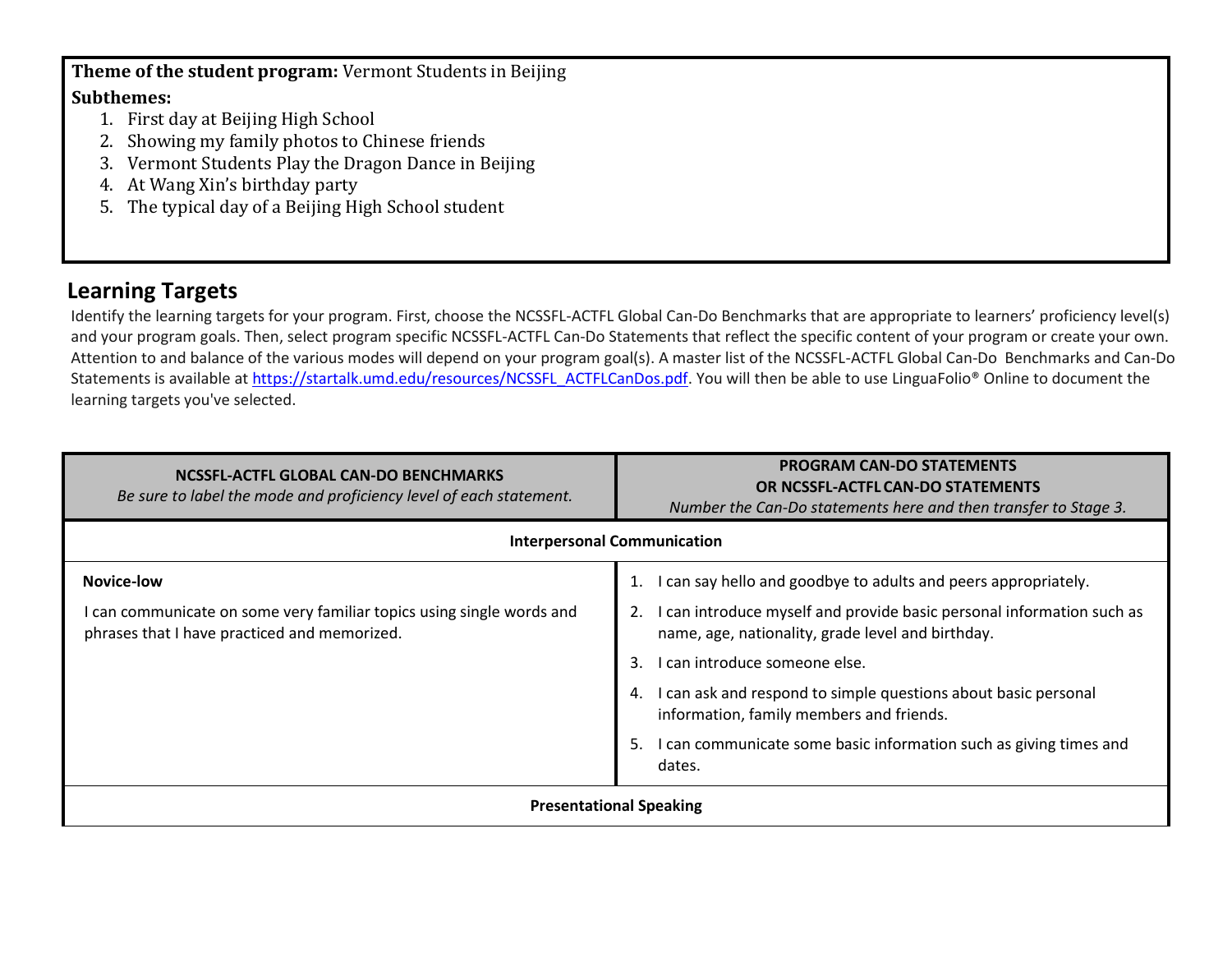| <b>Novice-low</b>                                                                                                            | I can give my telephone numbers.<br>6.                                                                                  |  |
|------------------------------------------------------------------------------------------------------------------------------|-------------------------------------------------------------------------------------------------------------------------|--|
| I can present information about myself and some other very familiar,<br>topics, using single words or memorized expressions. | I can introduce myself and others using words, phrases, and memorized<br>7.<br>expressions.                             |  |
| Novice-mid                                                                                                                   | I can express my likes and dislikes about activities.<br>8.                                                             |  |
| I can present information about myself and some other very familiar,                                                         | I can name activities and their times in my schedule.<br>9.                                                             |  |
| topics, using a variety of words, phrases, and memorized expressions.                                                        | 10. I can present the Vermont STARTALK Student Program using words,<br>phrases and memorized expressions.               |  |
|                                                                                                                              |                                                                                                                         |  |
| <b>Presentational Writing</b>                                                                                                |                                                                                                                         |  |
| <b>Novice-low</b>                                                                                                            | 11. I can write my name.                                                                                                |  |
| I can copy some familiar words, characters, or phrases.                                                                      | 12. I can write the date and the day of the week.                                                                       |  |
|                                                                                                                              | 13. I can write a simple phrase like "Happy Birthday" on a birthday card.                                               |  |
|                                                                                                                              | <b>Interpretive Listening</b>                                                                                           |  |
| Novice-mid                                                                                                                   | 14. I can write down phone numbers which are said in Chinese.                                                           |  |
| I can recognize some familiar words and phrases when I hear them spoken                                                      | 15. I can understand when people introduce themselves.                                                                  |  |
|                                                                                                                              | 16. I can understand the tone-meaning relationship in Chinese and simple<br>directions of my teacher.                   |  |
| <b>Interpretive Reading</b>                                                                                                  |                                                                                                                         |  |
| <b>Novice-low</b>                                                                                                            | 17. I can identify some one's surname and first name on a name card.                                                    |  |
| I can recognize a few letters or characters. I can identify a few memorized                                                  | 18. I can obtain some basic personal information about a Chinese student.                                               |  |
| words and phrases when I read.                                                                                               | 19. I can identify a birthday card and obtain information about the time on<br>Chinese train tickets and plane tickets. |  |

*You may add additional rows as necessary.*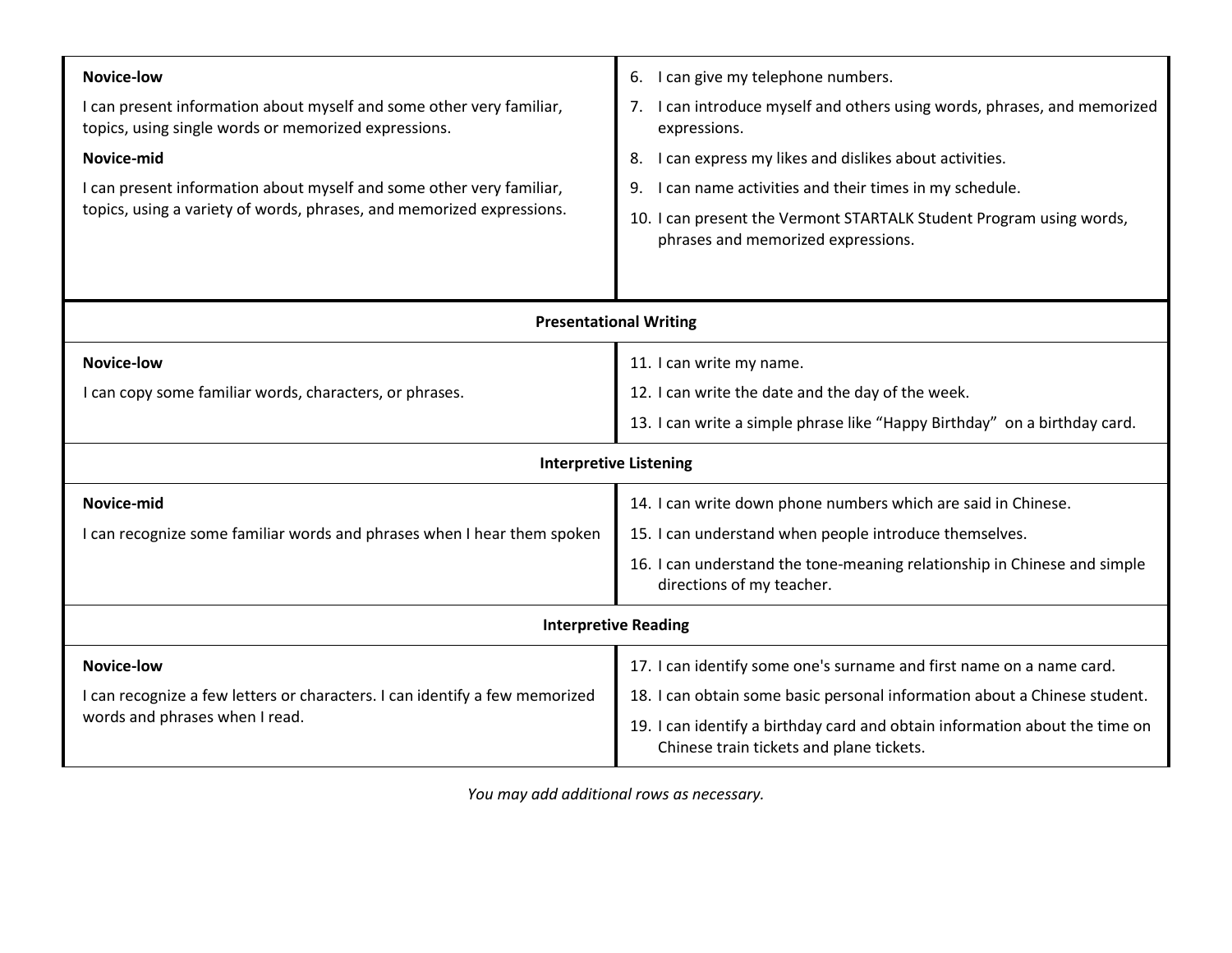# **STAGE 2: How will learners demonstrate what they can do with what they know by the end of the program?**

#### **Summative Performance Assessment**

Describe the *major summative* performance assessments you will use for each of the three communicative modes. These assessments will provide evidence that learners have achieved the program learning objectives.

| <b>INTERPRETIVE TASK</b>                                                                                                                                                                                                                                                                                                                                                                                                                                                                                                                                                                                                                                           | <b>INTERPERSONAL TASK</b>                                                                                                                                                                                                                                                                                                                                                                                                                                                                                                                                                                            | <b>PRESENTATIONAL TASK</b>                                                                                                                                                                                                                                                                                                                                                                                                                                                          |
|--------------------------------------------------------------------------------------------------------------------------------------------------------------------------------------------------------------------------------------------------------------------------------------------------------------------------------------------------------------------------------------------------------------------------------------------------------------------------------------------------------------------------------------------------------------------------------------------------------------------------------------------------------------------|------------------------------------------------------------------------------------------------------------------------------------------------------------------------------------------------------------------------------------------------------------------------------------------------------------------------------------------------------------------------------------------------------------------------------------------------------------------------------------------------------------------------------------------------------------------------------------------------------|-------------------------------------------------------------------------------------------------------------------------------------------------------------------------------------------------------------------------------------------------------------------------------------------------------------------------------------------------------------------------------------------------------------------------------------------------------------------------------------|
| Learners understand, interpret, and analyze what is<br>heard, read, or viewed on a variety of topics.                                                                                                                                                                                                                                                                                                                                                                                                                                                                                                                                                              | Learners interact and negotiate meaning in spoken, or<br>written conversations to share information, reactions,<br>feelings, and opinions.                                                                                                                                                                                                                                                                                                                                                                                                                                                           | Learners present information, concepts, and ideas to<br>inform, explain, persuade, and narrate on a variety of<br>topics using appropriate media and adapting to various<br>audiences of listeners, readers, or viewers.                                                                                                                                                                                                                                                            |
| Your school has just established a sister-school<br>relationship with a school in Shanghai. Now<br>you are offered a list with information about<br>the Chinese students for you to select one to be<br>your pen pal. Decide which one you would like<br>to choose and provide three reasons based on<br>the information given. Your request will be<br>honored if you can provide good reasons to<br>support your choice.<br>(Students will transfer what they have learned<br>in the theme "Vermont Students in Beijing" to a<br>new situation to interpret the information<br>about name. age, grade, hobbies, etc., for the<br>purpose of choosing a pen pal.) | You are informed that your request for the<br>pen pal you have chosen has been honored.<br>You are so excited that you decide to make<br>initial contact with your pen pal through a<br>Skype call. Now role play the imaginary<br>Skype conversation. Talk for two minutes,<br>exchanging personal information and telling<br>each other about your family and hobbies.<br>(Students will not be given the task ahead of<br>time and they will be paired randomly to<br>make sure they are talking spontaneously.<br>Their conversation will be recorded on video<br>and entered onto Linguafolio.) | Your group has decided to make a video<br>presentation for the students in your sister<br>school in Shanghai to tell them how<br>wonderful the STARTALK Vermont Student<br>Program is. First randomly pick five<br>photographs from our time this week at<br>Startalk Vermont and then create a brief<br>presentation based on the pictures.<br>(Students will show the photos on<br>PowerPoint. Their presentations will be<br>recorded on video and entered onto<br>Linguafolio.) |

# **STAGE 3: What will prepare learners to demonstrate what they can do with what they know?**

#### **Learning Experiences**

In this section, list the major learning experiences and related evidence of learning from the beginning through the end of your unit/program. Complete the first column with the program Can-Dos developed or identified in Stage 1. In the second column, determine the specific linguistic, cultural, and other subject matter knowledge and skills that learners will acquire as they work with your program theme. In the third column, indicate the learning experiences that will allow learners to develop these skills and knowledge so that they can perform the summative tasks identified in Stage 2.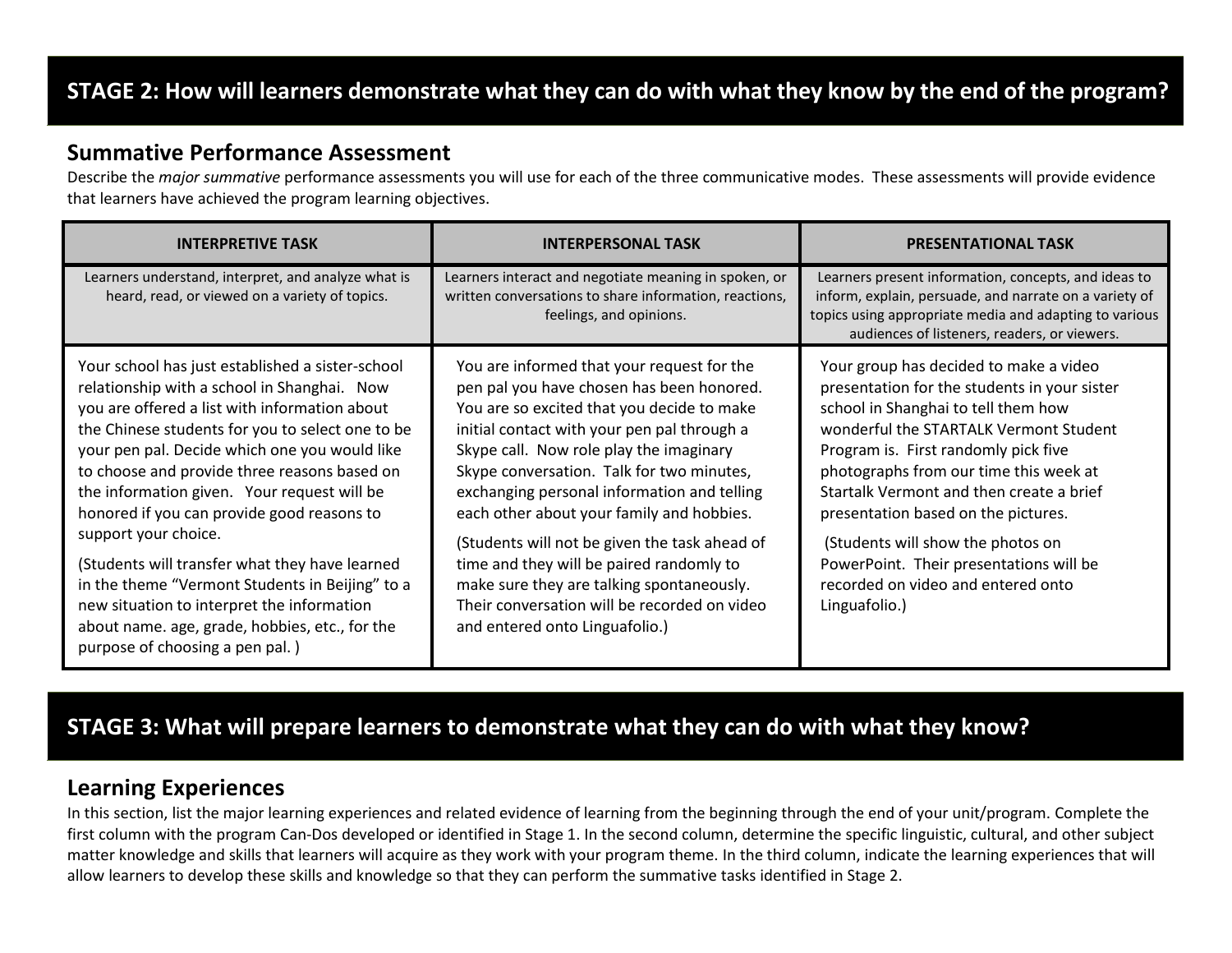| <b>PROGRAM CAN-DO STATEMENTS</b><br><b>NCSSFL-ACTFL CAN-DO STATEMENTS</b><br>Learners can                                           | LANGUAGE, CULTURE, CONTENT<br>Learners need to use                                                                                                                                                                              | <b>MAJOR LEARNING EXPERIENCES &amp; EVIDENCE</b><br>Learners will experience & demonstrate                                                                                                                                                                      |  |  |  |
|-------------------------------------------------------------------------------------------------------------------------------------|---------------------------------------------------------------------------------------------------------------------------------------------------------------------------------------------------------------------------------|-----------------------------------------------------------------------------------------------------------------------------------------------------------------------------------------------------------------------------------------------------------------|--|--|--|
| Copy these Can-Dos directly from Stage 1,<br>Column 2. Use one row per Can-Do.                                                      | List the vocabulary, grammatical structures,<br>language chunks, cultural knowledge, and content<br>information that learners need to accomplish the<br>Can-Dos listed in column 1.                                             | Describe the key learning<br>tasks/activities/formative assessments that<br>allow learners to demonstrate that they can<br>meet the stated Can-Do.                                                                                                              |  |  |  |
|                                                                                                                                     | <b>Interpersonal Communication</b>                                                                                                                                                                                              |                                                                                                                                                                                                                                                                 |  |  |  |
| 1. I can say hello and goodbye to adults and<br>peers appropriately.                                                                | Greeting: 你好!<br>Leave-taking: 再见!<br>Thanks: 谢谢! 不客气!<br>Apology: 对不起! 没关系!                                                                                                                                                    | • Apply the expressions in daily routines.<br>• Role play the Vermont students greeting the<br>teachers and students in Beijing High School.                                                                                                                    |  |  |  |
| I can introduce myself and provide basic<br>2.<br>personal information such as name, age,<br>nationality, grade level and birthday. | Name: 我叫……。<br>Nationality: 中国 美国 我是 …… 人。<br>(add more countries depending on students'<br>need)<br>Age: 我 ……岁。<br>grade level: 我念 …… 年级。<br>Describing myself: 我很高/聪明/好看/很帅。<br>Language: 我说英文。我说一点儿中文.<br>Birthday: 我的生日是月日。 | • Answer questions to identify the nationality of<br>famous people in US and China.<br>• Have a short interview with an imaginary<br>teacher at Beijing High School.<br>• Have a real conversation with people in China<br>through an international phone call. |  |  |  |
| 3. I can introduce someone else.                                                                                                    | People: 老师 学生 朋友<br>This is  He/She is my<br>这是 ……。他是我的……。                                                                                                                                                                      | • Present a group skit: Meeting Xiao Wang's<br>family, introducing and greeting each other<br>properly.<br>• Have an imaginary international party<br>meeting people from different countries and<br>introducing each other.                                    |  |  |  |
| 4. I can ask and answer simple questions about<br>basic personal information, family members<br>and friends.                        | Questions obtaining simple personal<br>information:<br>你叫什么名字? 你是哪国人?                                                                                                                                                           | • Role play an unrehearsed conversation with a<br>student at Beijing High School, exchanging<br>personal information.<br>• Have a simple conversation greeting each other<br>and giving simple personal information by using                                    |  |  |  |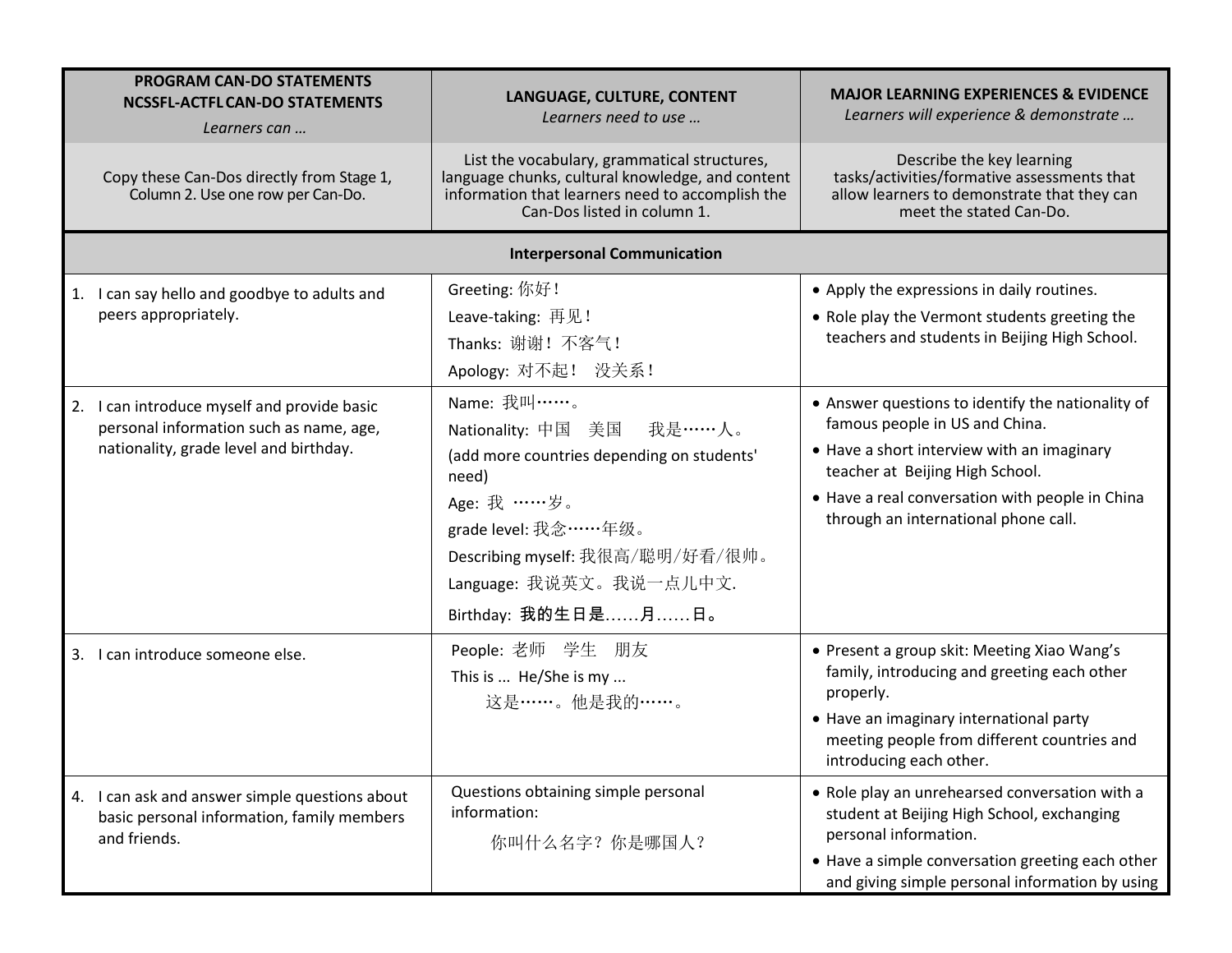|                                                                                                             | 你几岁?你念几年级?<br>你的生日是几月几日?<br>Vocabulary about family members:<br>爸爸妈妈 哥哥姐姐 弟弟妹妹<br>Questions and answers about family members:<br>这是谁?这是我的 ……。<br>你有没有……? 我有。我没有。<br>Compare Chinese families with American<br>families: 中国家庭只有一个孩子。 | the Puppet Pal application on an iPad.<br>• View photos of Chinese families and talk<br>about how many children each family has.<br>• Look at each other's family pictures and ask<br>about the people in the photos.                                                                                                            |
|-------------------------------------------------------------------------------------------------------------|-------------------------------------------------------------------------------------------------------------------------------------------------------------------------------------------------------------------------------------|----------------------------------------------------------------------------------------------------------------------------------------------------------------------------------------------------------------------------------------------------------------------------------------------------------------------------------|
| 5. I can communicate some basic information<br>such as giving times and dates.                              | Numbers: 0-100<br>Day: 今天星期几? 星期……。<br>Dates: 今天几月几日? ……月……日。<br>Time on the clock: 一点 一点半 一点十分<br>现在几点? ……点……分<br>北京现在几点? 佛蒙特现在……。                                                                                                 | • Ask and respond to questions about the<br>date, time, and someone's birthday.<br>• Ask a student in Beijing what time it is and<br>tell what your time is in Vermont now.<br>• Listen to the Beijing time mentioned in a<br>conversation and convert it to Vermont<br>time.<br>• Look at a Chinese calendar and tell the date. |
|                                                                                                             | <b>Presentational Speaking</b>                                                                                                                                                                                                      |                                                                                                                                                                                                                                                                                                                                  |
| 6. I can give my telephone numbers.                                                                         | My telephone number is<br>我的电话是 ……<br>……的电话是……。                                                                                                                                                                                     | • Tell each other phone numbers.<br>• Online research to find out the country number<br>and the city number for calling a student in<br>Beijing High School, and then share the<br>numbers with the class.                                                                                                                       |
| 7. I can present information about myself and<br>others using words, phrases, and memorized<br>expressions. | To begin a presentation:<br>大家好! 我的名字叫……<br>To end a presentation:<br>谢谢大家!                                                                                                                                                         | • Draw a self-portrait and introduce yourself, or<br>make a video presentation about yourself with<br>creative visual support using a cell phone or an<br>iPad.<br>• Create a family tree and present the family<br>members.<br>• Present Vermont STARTALK students and<br>teachers in the photos.                               |
| 8. I can express my likes and dislikes about                                                                | Activities:                                                                                                                                                                                                                         | • Find out the most popular activity in the                                                                                                                                                                                                                                                                                      |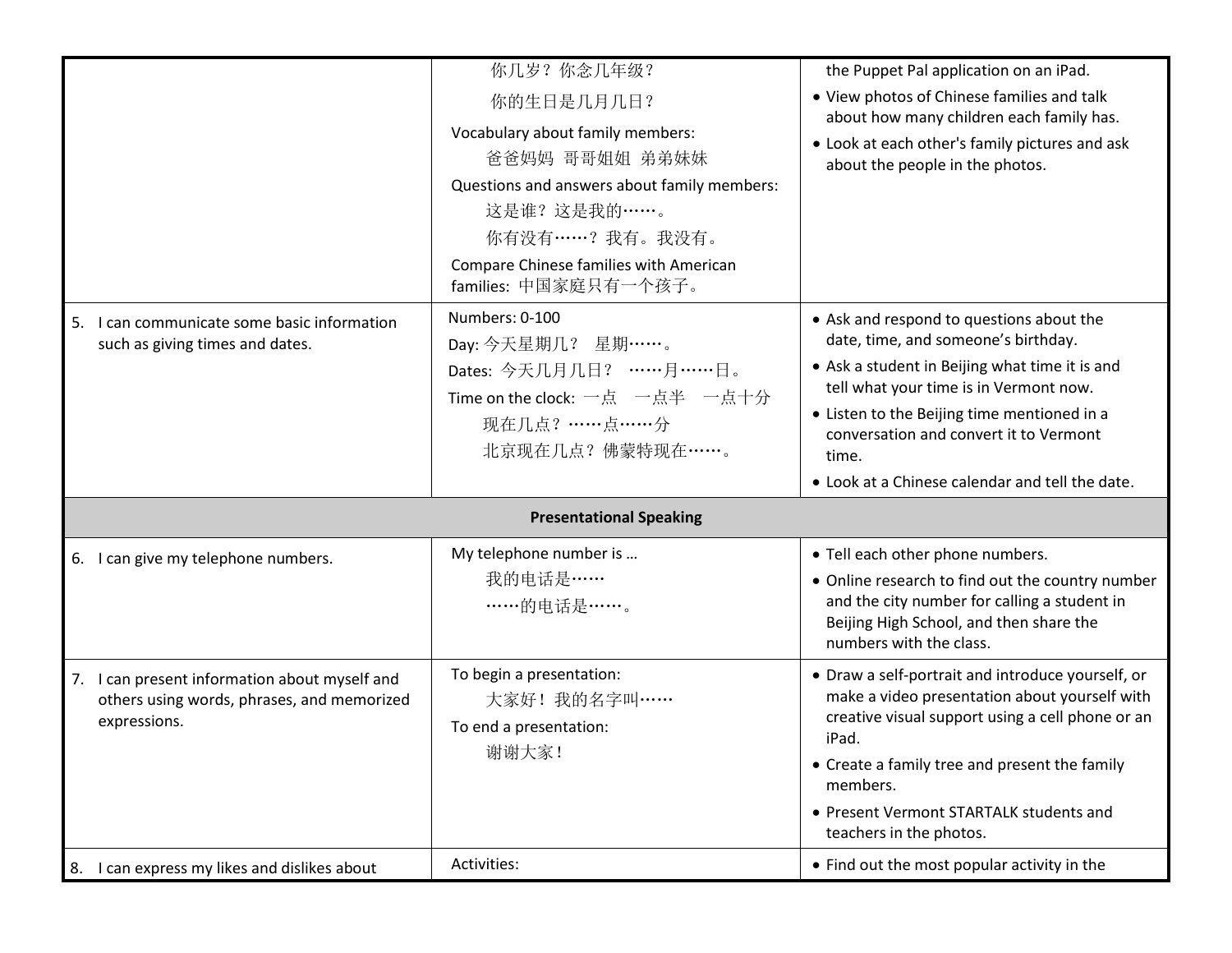| activities.                                                                                                 | 唱歌<br>跳舞<br>打太极<br>舞龙 舞狮<br>功夫<br>I like/dislike<br>我喜欢/不喜欢……。                                                                                                                     | class.<br>• Look for video clips of morning exercises in<br>China with people doing tai chi, the fan<br>dance, and gongfu. Present the video clips<br>and tell what the people are doing.<br>• Show and tell about the photos of Vermont<br>STARTALK students doing culture activities                      |
|-------------------------------------------------------------------------------------------------------------|------------------------------------------------------------------------------------------------------------------------------------------------------------------------------------|-------------------------------------------------------------------------------------------------------------------------------------------------------------------------------------------------------------------------------------------------------------------------------------------------------------|
| 9.<br>I can name activities and their times in my<br>schedule.                                              | Words for daily routine:<br>起床 吃早饭 吃午饭 吃晚饭<br>做功课<br>上课<br>睡觉<br>I  (do what)  at  (what time)<br>我六点起床。                                                                           | • Work in groups to make creative visuals to<br>show a typical day of the STARTALK Vermont<br>students.<br>• Present the daily schedule of the Vermont<br>student program.                                                                                                                                  |
| 10.1 can present the Vermont STARTALK Student<br>Program using words, phrases and memorized<br>expressions. | University of Vermont: 佛蒙特大学很大。<br>We are STARTALK Vermont Students.<br>我们是佛蒙特星谈的学生。<br>We like ……: 我们喜欢……<br>Schedule and activities: 我们六点半起床。<br>Comments on the program: ……太棒了! | • Brainstorm ideas and language items for the<br>presentation. (interpersonal)<br>• Discuss in groups creative ways to make a<br>poster or a multimedia visual to support the<br>presentation. (interpersonal)<br>• Prepare and deliver a group presentation about<br>the STARTALK Vermont Student Program. |
|                                                                                                             | <b>Presentational Writing</b>                                                                                                                                                      |                                                                                                                                                                                                                                                                                                             |
| 11. I can write my name.                                                                                    | <b>Students' Chinese names</b>                                                                                                                                                     | • Create a Chinese name gallery to display the<br>Chinese name posters made by the students<br>with drawings to indicate the meanings of their<br>names.                                                                                                                                                    |
| 12. I can write the date.                                                                                   | Chinese character writing:<br>月<br>日                                                                                                                                               | • Take turns writing the date on the board every<br>day.                                                                                                                                                                                                                                                    |
| 13.1 can write a simple phrase like "Happy<br>Birthday" on a birthday card.                                 | Chinese character writing:<br>生日快乐<br>中国 美国<br>你好 爱                                                                                                                                | • Design Chinese birthday cards for the teachers<br>and/or students' family members whose<br>birthdays are in August.<br>• Design T-shirts with Chinese characters and                                                                                                                                      |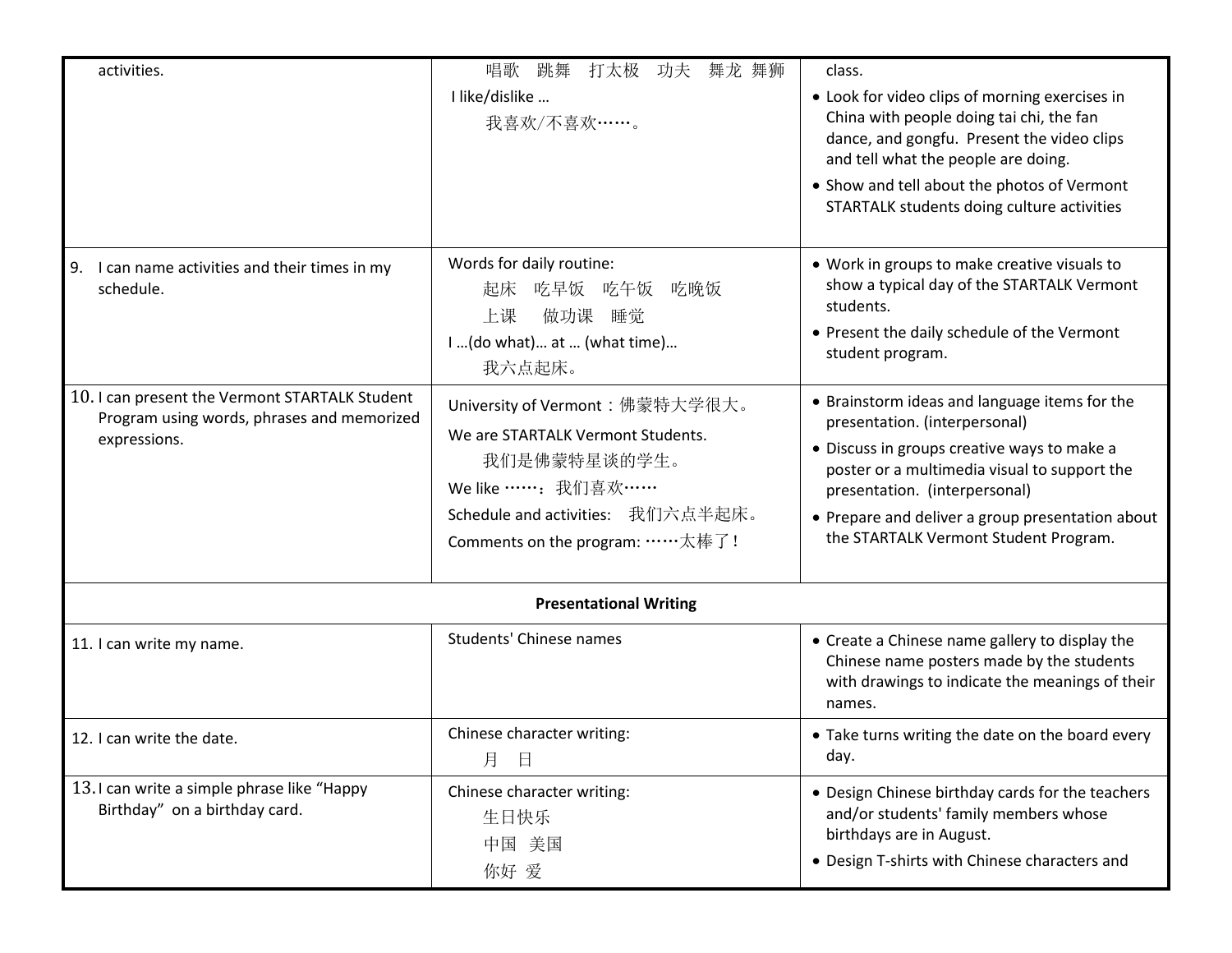|                                                                                                                           |                                                                                                                    | drawings.                                                                                                                                                                                                                                           |
|---------------------------------------------------------------------------------------------------------------------------|--------------------------------------------------------------------------------------------------------------------|-----------------------------------------------------------------------------------------------------------------------------------------------------------------------------------------------------------------------------------------------------|
|                                                                                                                           | <b>Interpretive Listening</b>                                                                                      |                                                                                                                                                                                                                                                     |
| 14. I can write down phone numbers which are<br>said in Chinese.                                                          | Numbers 0-9                                                                                                        | • Listen to a phone message and take down the<br>phone number.                                                                                                                                                                                      |
| 15. I can understand when people introduce<br>themselves.                                                                 | Words and sentences they have learned about<br>personal information, family, friends, teachers,<br>and activities. | • Listen to multiple passages about different<br>people and find the matching pictures.                                                                                                                                                             |
| 16.1 can understand the tone-meaning<br>relationship in Chinese and simple directions                                     | Chinese tones<br><b>Classroom Chinese:</b>                                                                         | • Use hand movements to visualize the Chinese<br>tones.                                                                                                                                                                                             |
| of my teacher.                                                                                                            | 请说 请看<br>请听<br>请写<br>上课了 现在休息<br>下课<br>吃饭了                                                                         | • Have fun with the Chinese tones: practice tones<br>with pictures to show the differences in<br>meaning.                                                                                                                                           |
|                                                                                                                           |                                                                                                                    | • Respond to the teacher's directions in class.                                                                                                                                                                                                     |
|                                                                                                                           | <b>Interpretive Reading</b>                                                                                        |                                                                                                                                                                                                                                                     |
| 17. I can identify some one's surname and first<br>name on a name card.                                                   | Chinese name cards                                                                                                 | • Locate Chinese surnames that have one<br>character and first names on Chinese name<br>cards.                                                                                                                                                      |
| 18. I can obtain some basic personal information<br>about a Chinese student.                                              | Chinese characters:<br>中国<br>美国<br>人 上海<br>北京<br>学生 ……年级 ……岁<br>男/女<br>聪明<br>高<br>好看<br>唱歌<br>看书 运动<br>跳舞<br>喜欢    | • Recognize some personal information on a<br>student ID card.<br>• Read a list of information about Chinese<br>students and choose a pen pal, with three<br>reasons to support the decision.                                                       |
| 19.1 can identify a birthday card and obtain<br>information about the time on Chinese train<br>tickets and plane tickets. | Chinese characters: happy, birthday, father,<br>mother, love, I, you,<br>生日快乐 爸爸 妈妈 爱 我 你                          | · Identify birthday cards, Mother's Day cards,<br>and Father's Day cards by recognizing the<br>characters on the cards.<br>• Understand the 24-hour system in China and<br>obtain time information from Chinese train<br>tickets and plane tickets. |

*You may add additional rows as necessary.*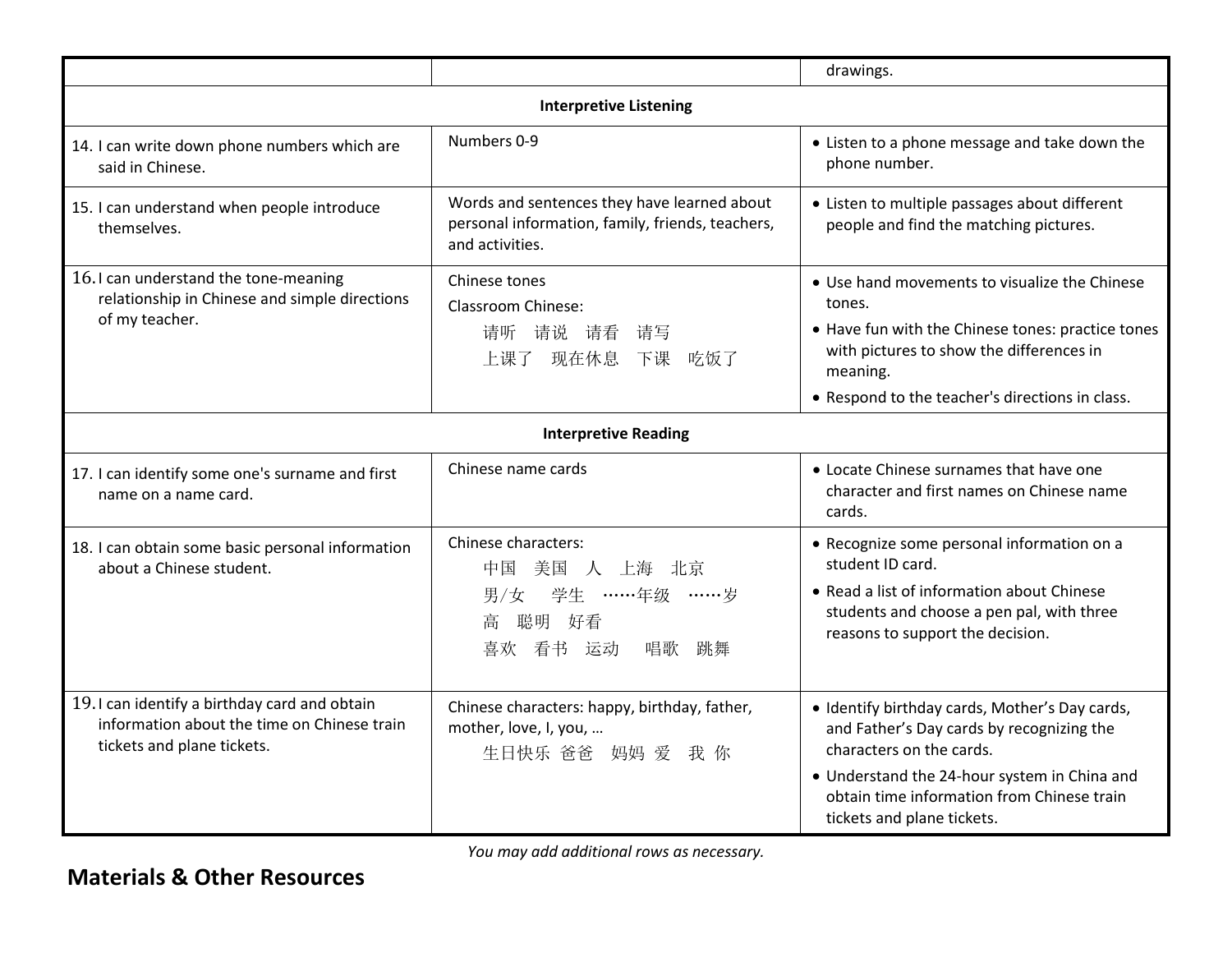- Teacher-developed handouts and worksheets.
- Authentic materials: name cards, student ID cards, calendars, birthday cards, Father's Day cards. Mother's Day cards, school schedules, maps in Chinese, etc.
- Media: PowerPoint slides, video clips from online resources, iPads, cell phones, music, songs, movies, etc.

#### **Daily Schedule**

Describe the typical daily schedule for a participant. Consider how to create a program day that creates a blend different types of activities and learning experiences throughout the day.

| <b>TIME FRAME</b> | <b>ACTIVITY</b>                                                                                                                                                                                                        |
|-------------------|------------------------------------------------------------------------------------------------------------------------------------------------------------------------------------------------------------------------|
| $8:30 - 9:15$     | Period 1: Two simultaneous classes of formal instruction taught by participants in the teacher program.                                                                                                                |
| $9:30 - 10:15$    | Period 2: Two simultaneous classes of formal instruction taught by participants in the teacher program.                                                                                                                |
| $10:30 - 11:30$   | Study Hall: One class with two teaching assistants, practicing and reinforcing what is being learned.<br>Students can be working individually, in pairs or groups, or as a whole group, depending on the need.         |
| $12:00 - 1:00$    | Lunch                                                                                                                                                                                                                  |
| $1:00 - 1:45$     | Period 1: Two simultaneous classes of formal instruction taught by participants in the teacher program.                                                                                                                |
| $2:00 - 2:30$     | Study Hall: Two classes with all participants of the teacher program, practicing, reinforcing what is being<br>learned, and preparing skits for Show Time.                                                             |
| $2:30 - 3:15$     | Show Time (20 minutes): One class with all teachers. Students put on skits they create themselves to<br>demonstrate what they have learned for the day. Teachers will be the audience.                                 |
|                   | Free Talking Time (15 minutes) : Students talk to students and teachers freely to develop spontaneous<br>interpersonal skills.                                                                                         |
|                   | Self-Evaluation (10 minutes): Students fill in a CAN DO checklist to evaluate their own performance<br>during the free conversation time.                                                                              |
| $3:30 - 5:00$     | Hands-on Cultural Activities: One class with two teaching assistants and two participants of the teacher<br>program, engaging in cultural actives such as the dragon dance, Chinese calligraphy, Chinese painting, Tai |